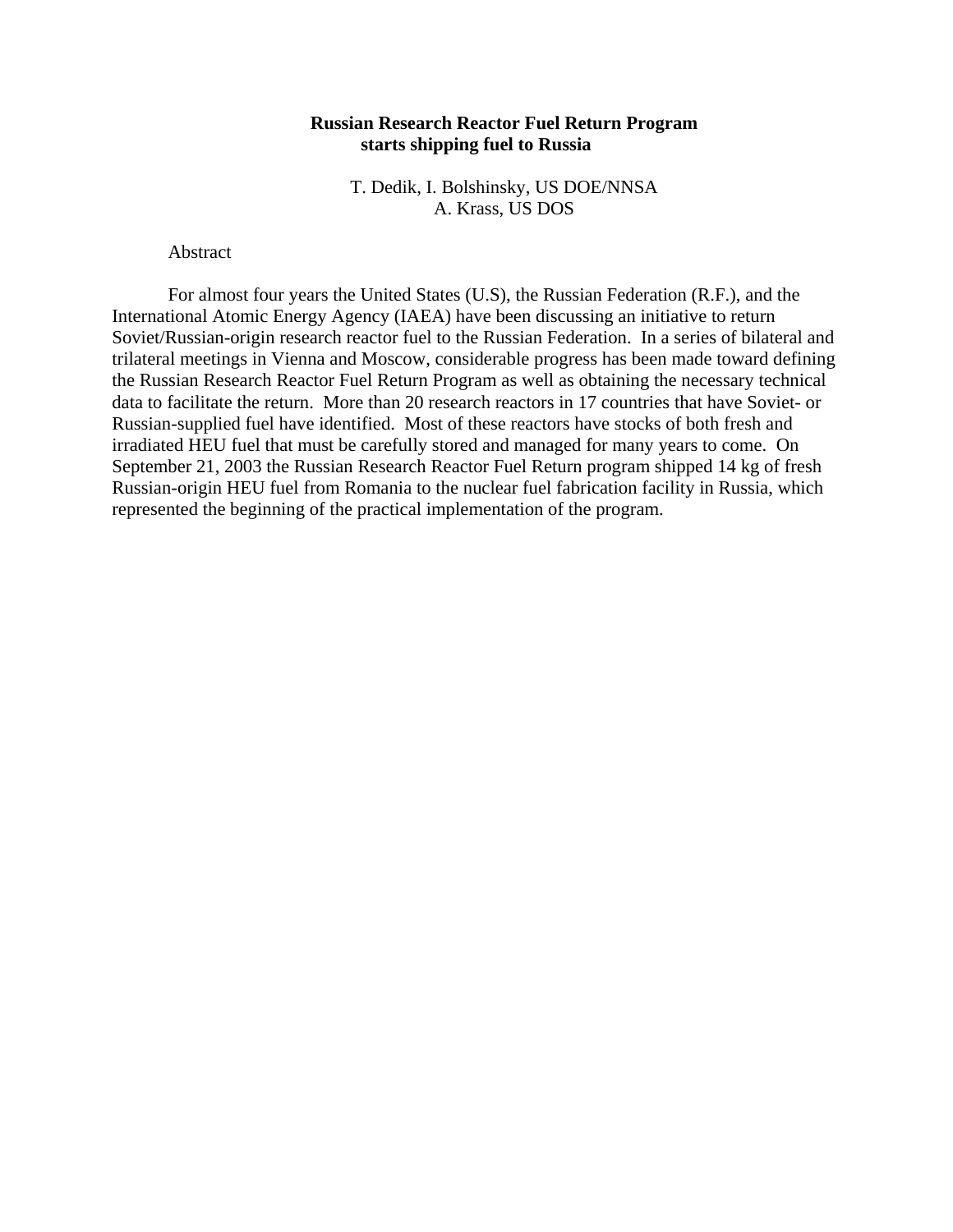## **Background and History**

Beginning December 1999, and continuing to the present, representatives from the United States, the Russian Federation, and the International Atomic Energy Agency (IAEA) have been discussing a program to return to Russia Soviet- or Russian-supplied HEU fuel currently stored at foreign research reactors. The primary goal of this Russian Research Reactor Fuel Return (RRRFR) Program is to advance nuclear nonproliferation objectives by eliminating stockpiles of high-enriched uranium (HEU) and encouraging eligible countries to convert their research reactors from HEU to low-enriched uranium (LEU) fuel upon availability, qualification, and licensing of suitable LEU fuel.

The goal of minimizing international commerce in HEU has been a pillar of U.S. nonproliferation policy since 1978. In that year, the Reduced Enrichment for Research and Test Reactors (RERTR) program was initiated to develop and qualify new LEU fuels that could replace HEU used in reactors of U.S. design, to aid reactor operators with the analyses required to optimize performance of LEU fuels, and to convert to LEU fuels. Russia has its own RERTR Program, under which it has significantly reduced enrichments on exported research reactor fuel and is working in cooperation with the US program to develop new LEU fuels suitable for use in Russian-designed research reactors.

To complement the RERTR program, the Department of Energy (DOE) established the Foreign Research Reactor Spent Nuclear Fuel (FRRSNF) Acceptance Program in 1996. Under this program, the United States accepts specified types of U.S.-supplied spent and unused fresh fuel for management and disposition in the United States, on the condition that operators agree to convert their reactors to LEU as soon as practicable, and, in any event, to not use HEU fuel in the reactor after the program's scheduled end in 2006.

## **Research Reactor Fuel Return Program**

Based on the success of the FRRSNF program, the US Department of Energy, supported by the Department of State, is working to bring about a similar effort in Russia. Trilateral discussions among the United States, Russia, and the IAEA in Vienna have identified more than 20 research reactors in 17 countries that have Soviet- or Russian-supplied fuel.<sup>1</sup> Most of these reactors use at least some HEU fuel, and many have stocks of both fresh and irradiated fuel that must be carefully stored and managed for many years to come. The goal of DOE's/National Nuclear Security Administration (DOE/NNSA) is to assist the Russian Federation to develop a broad-based HEU minimization policy under which it would accept the return of spent and fresh HEU fuel from Soviet- or Russian-supplied foreign research reactors and develop new fuels that will allow conversion of such reactors to LEU. DOE/NNSA officials have led discussions with representatives from Russia's Ministry of Atomic Energy (MinAtom) and the IAEA on this issue, with the IAEA providing both technical and organizational support to the initiative.

<span id="page-1-0"></span> $\frac{1}{1}$ <sup>1</sup> Belarus, Bulgaria, China, Czech Republic, DPRK, Egypt, Germany, Hungary, Kazakhstan, Latvia, Libya, Poland, Romania, Ukraine, Uzbekistan, Vietnam, and Serbia.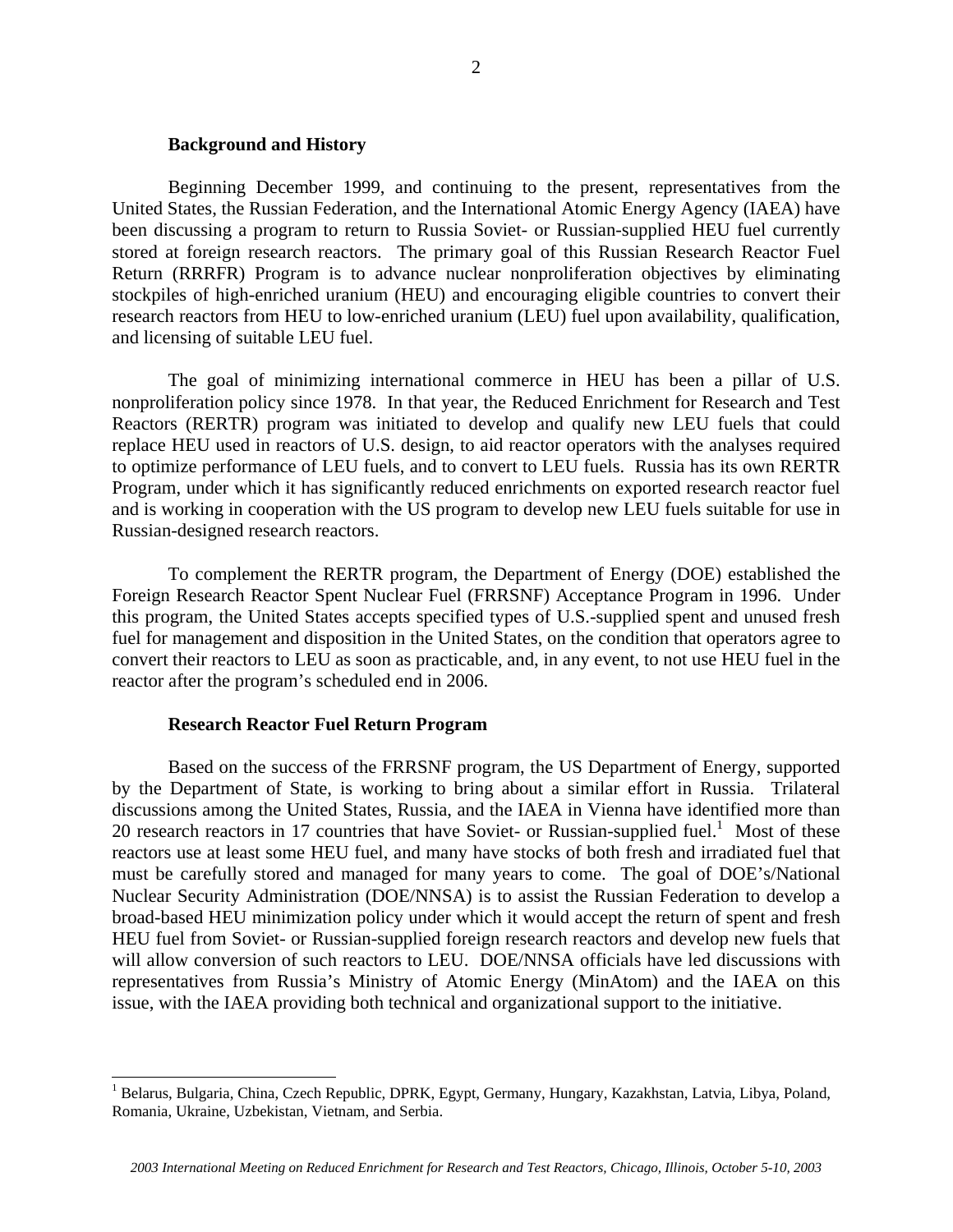President Bush has committed his Administration to strong, effective cooperation with Russia and the other states of the FSU to reduce weapons of mass destruction and prevent their proliferation. To ensure that the promise of these programs is fully realized, the Administration has undertaken a detailed review of U.S. nonproliferation and threat reduction assistance to the Russian Federation. One conclusion of this review was the endorsement of the RRRFR Program as an important nonproliferation initiative that should continue.

The RRRFR Program is an important aspect of the Administration's commitment to cooperate with the other nations to prevent the proliferation of nuclear weapons and weaponsusable/proliferation-attractive nuclear materials.

The United States provides funding to the RRRFR program based on the following criteria:

> • the fuel return program will include only existing FSU- or Russian Federation research/test reactors in eligible countries that possess nuclear fuel supplied by the FSU or the Russian Federation.

> • any country desiring to return fuel to the Russian Federation must agree to either (1) convert its operating research/test reactor(s) using Soviet- or Russiansupplied nuclear fuel to LEU as soon as (i) suitable LEU, licensed by the country's national regulatory authority, is available, and (ii) the reactor's existing inventory of HEU is exhausted; or (2) permanently shut down the reactor(s).

> • whenever possible, all available HEU must be made available for return to the Russian Federation before any LEU is returned.

> • all nuclear fuel to be delivered to the Russian Federation under the Program must be handled in accordance with IAEA INFCIRC/225/REV.4 and INFCIRC/153 (corrected), and subsequent revisions thereto**.**

The U.S. and Russian Governments and the IAEA will seek to encourage financial support from other IAEA Member States, where required, for the fuel return program to supplement any U.S. Government financial contributions.

Last summer US DOE tabled with MinAtom of Russia the Government-to-Government Agreement between the Governments of the United State and the Russian Federation concerning the return of Russian research reactor nuclear fuel to the Russian Federation. This Agreement defines the terms and conditions of the importation of the Russian-designed research reactor fuel to Russia and provides the legal framework for the RRRFR program. The Agreement is in the last stages of approval, having been under Russian interagency review since February 2003. We are most anxious to conclude the Agreement and expeditiously implement the RRRFR program. However, despite the absence of a signed formalized framework agreement, we have made some progress to date.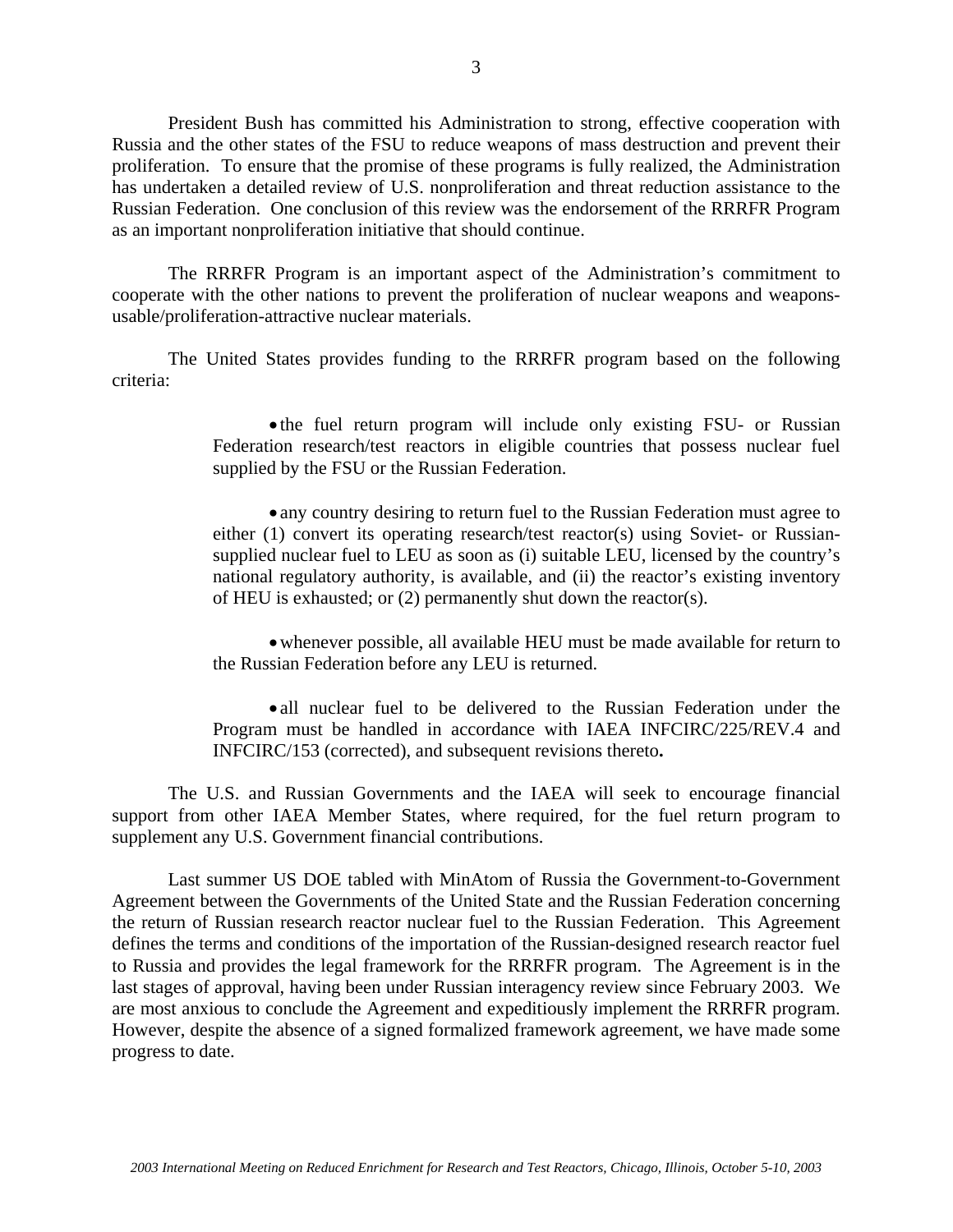#### **Fresh HEU Fuel Shipment from Romania**

On Sunday, September 21, 14 kilograms of fresh Russian-origin highly enriched uranium (HEU) were returned from Romania to the Russian Federation. It was the first shipment of Russian-origin research reactor fuel under the RRRFR program. The HEU was airlifted from Bucharest, Romania to Novosibirsk, Russia where it will be down-blended and used in nuclear power plant.

The shipment was a joint effort of U.S. DOE, the Russian Federation, and the IAEA. The IAEA played an instrumental role in arranging the shipment from Romania and providing the contractual vehicle that made the shipment possible. The United States is deeply grateful to the IAEA for its role in this process.

The highly enriched nuclear fuel assemblies were originally supplied to Romania by the former Soviet Union for the Russian-designed 2 MW research reactor, located near the Romanian capital, Bucharest. The reactor was shutdown in December 1997, and is being decommissioned. The fresh nuclear fuel was loaded in 8 fresh fuel transportation canisters provided by the Russian Federation. IAEA safeguards inspectors and U.S. DOE technical experts monitored the process of loading the fuel in the canisters. An IL-76 Russian cargo plane was used to complete the air shipment of the HEU fuel from Romania. We are still awaiting completion of all the legal documentation necessary before we carry out the first shipment of spent fuel under the RRRFR.

#### **Pilot Shipment**

The first candidate for the pilot shipment of spent fuel to Russia is Uzbekistan, whose government has expressed a strong interest in participation in the RRRFR program. Uzbekistan possesses a VVR-SM research reactor at the Institute of Nuclear Physics, Uzbekistan Academy of Sciences, located in Ulugbek, about thirty kilometers northeast of Tashkent. It is a heavily used 10 Megawatt reactor of Soviet design that carries out an active program of research and isotope production. From its first criticality in 1959, it used 90 percent enriched HEU fuel, but was converted to 36 percent fuel in 1989. Over its lifetime, the reactor has generated a large amount of spent fuel and made a number of spent fuel shipments to the reprocessing facility at Mayak. Personnel who participated in the early shipments are still at the facility, so experience has been maintained. The facility has the necessary room and hardware to accommodate the transportation cask.

DOE has provided assistance to improve the physical protection system of the VVR-SM reactor, but it is located in a politically volatile region of Central Asia. All parties agree that the spent HEU and any remaining fresh HEU should be relocated to a more secure environment, thus removing it as a potential proliferation risk. Similar nonproliferation, physical security, and safety concerns apply to other research reactors.